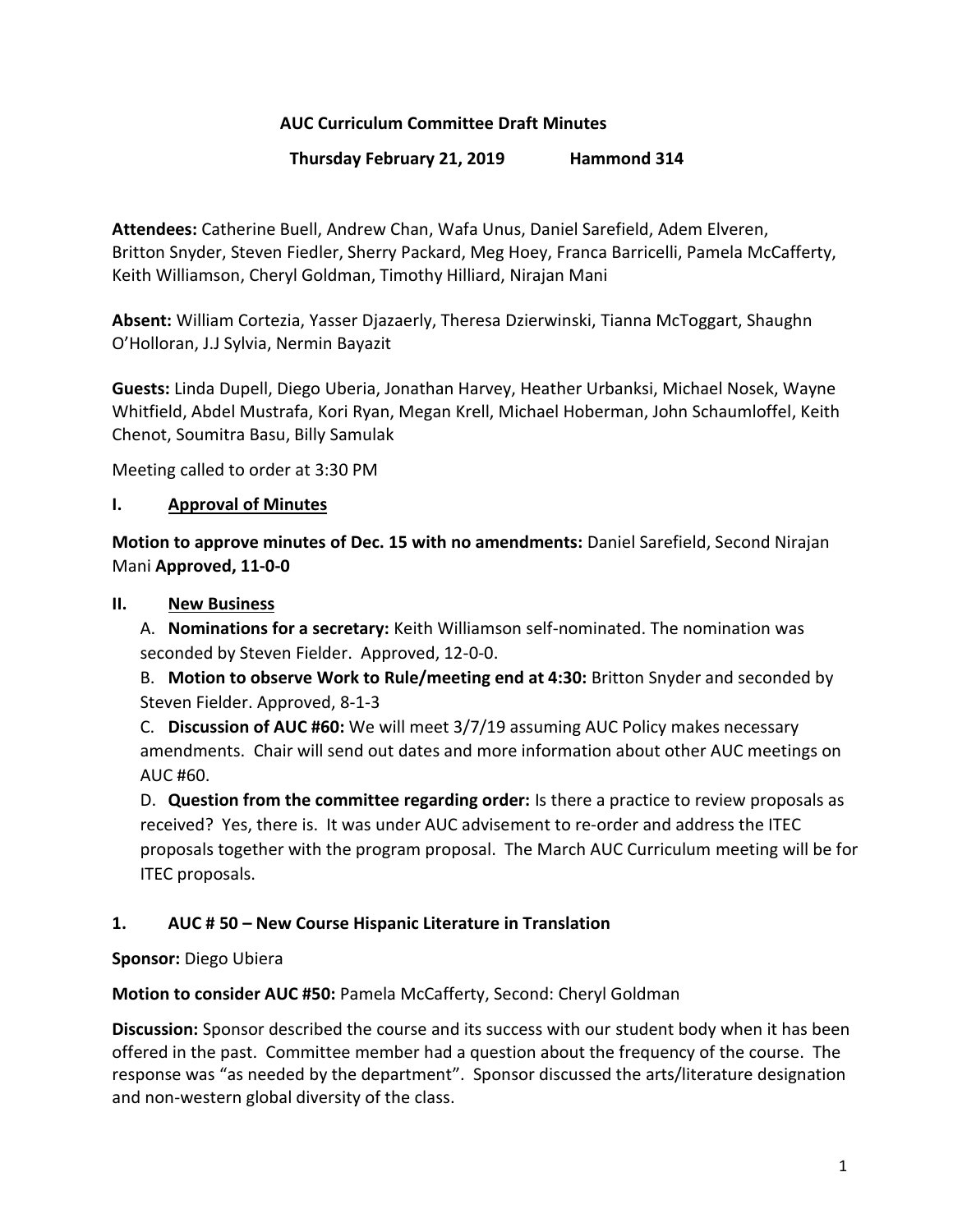**Friendly Amendments (if any): 1.(From sponsor)**: Change course title and Banner abbreviation to "Hispanic Literature".

# **Vote to Recommend Approval of AUC#50 with Friendly Amendments: 14- 0- 1**

**Vote to Recommend LIT/ART designation: 15-0-0**

**Vote to Recommend Global Diversity (non-Western): 15-0-0**

# **2. AUC # 51 - New Course Modern Jewish Literature**

Sponsor: Michael Hoberman

**Motion to consider AUC #51:** Steven Fiedler, Second: Pamela McCafferty

**Discussion**: The title of the course was put forward to change from the sponsor. There was a discussion about the nature of the course and how it fits into the curriculum as well as its nonwestern global diversity designation.

**Friendly Amendments (if any): 1) (from sponsor)** Change the course title to Jewish Literature Around the World and Banner abbreviation to Jewish Lit Around the World

**Vote to Recommend Approval of AUC#51: 15-0-0**

**Vote to Recommend LIT/ART Designation: 15-0-0**

# **Vote to Recommend Global Diversity Non-Western designation for the course: 15-0-0**

# **3. AUC # 57 - Concert Choir/Chamber Choir Name Change**

Sponsor: Jonathan Harvey

**Motion to consider AUC #57:** Steven Fiedler, Second: Keith Williamson

**Discussion:** Choirs are currently bundled under the same title/description. This proposal splits Concert and Choral Choir courses are proposed to change the titles.

## **Friendly Amendments (if any): none**

**Vote to Recommend Approval of AUC#57: 15-0-0**

## **4. AUC # 58 – Add grade requirements to Human Services course**

Sponsor: Megan Krell

**Motion to consider AUC #58:** Steven Fiedler, Second: Nirajan Mani

**Discussion**: Increase the grade requirement to 2.5 or higher for human services majors to demonstrate competence in the field. The consequence of not passing the class is that the class will go towards a free elective and count there if they choose to take a different major or the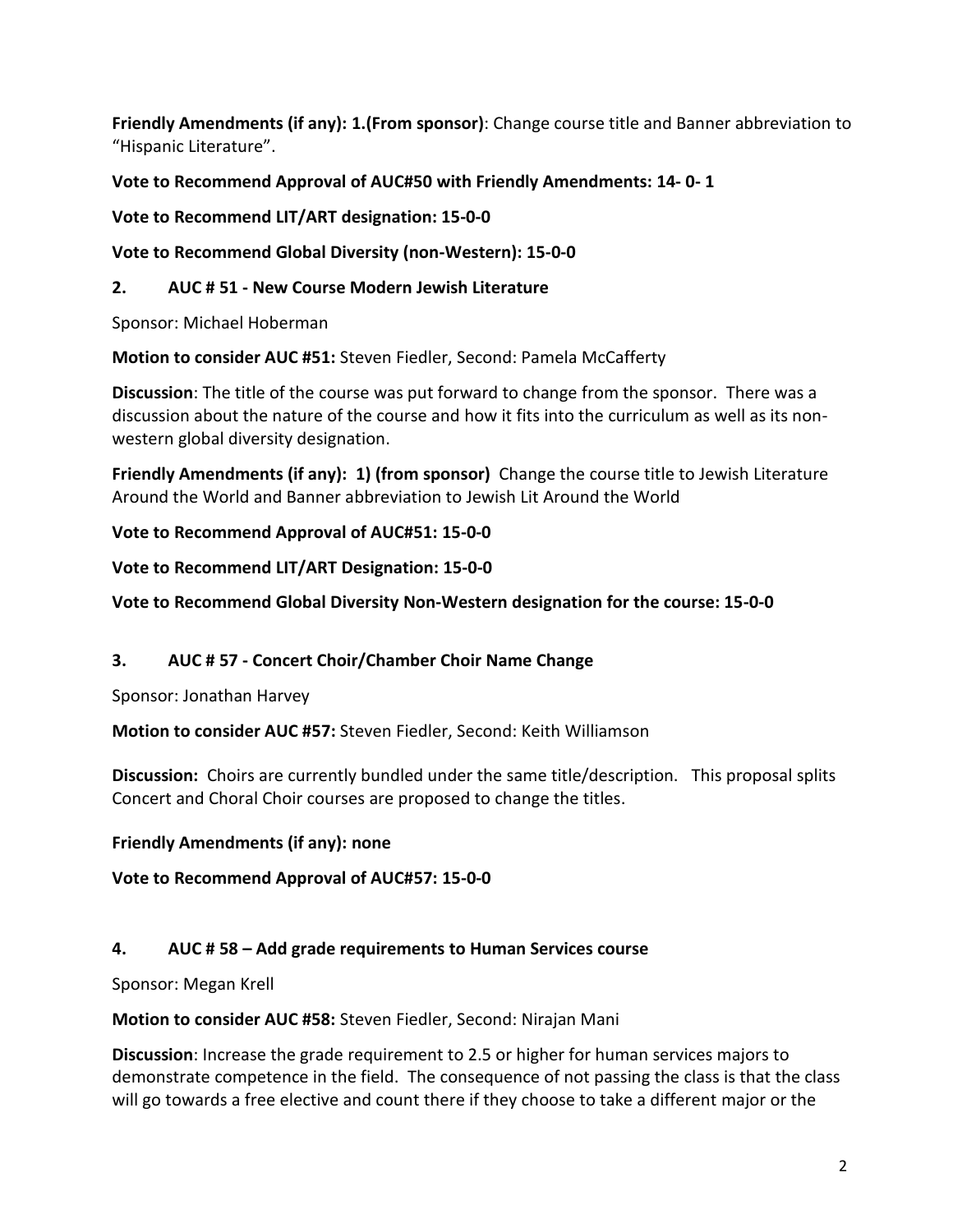student can retake the course. The comment was made that the dean was missing on the proposal.

**Friendly Amendment (if any):** Add Franca Barricelli to section IX.

**Vote to Recommend Approval of AUC#58: 15-0-0**

# **5. AUC #61-LA&S Designations to Intro to Comparative Politics**

Sponsor: Daniel Sarefield (spoke on behalf of Eric Budd)

**Motion to consider AUC #61:** Steven Fiedler, Second: Nirajan Mani

**Discussion:** The proposal is to add CTW and Global Diversity non-western to this course Intro to Comparative Politics. This is a course that is about democracy and its origins which fulfills the CTW. Much of the content is about non-Western democracies, and the Professor focuses largely on non-Western so it fulfills the Global Diversity Requirement.

**Friendly Amendment (if any):** Add Franca Barricelli to section IX.

# **Vote to Recommend Approval of AUC #61: 18-0-0**

# **Vote to Approve CTW Designation: 15-0-0**

# **Vote to Approve Global Diversity Non-Western: 15-0-0**

# **6. AUC #52 - Biochemistry 2**

Sponsor: Billy Samulak

## **Motion to consider AUC #52:** Pamela McCafferty, Second: Margaret Hoey

**Discussion:** There are two new courses and a new concentration in the biology and chemistry department. Bio is something that is more popular out of high school and adding chemistry to this mix helps broaden the range of options for incoming students. The sponsor is proposing to have two biochemistry classes that are sequential with this new class Biochemistry 2. Chemistry majors in addition to Biology majors can take the course.

## **Friendly Amendments (if any):** none

# **Vote to Recommend Approval of AUC #52, 15-0-0**

# **7. AUC #53 - Biochemical Techniques**

Sponsor: Billy Samulak

**Motion to consider AUC #53:** Nirajan Mani, Second: Pamela McCafferty

**Discussion:** This is new Biochemistry course. It is a lab-based course that is a better fit to meet the needs of the biochemistry concentration.

## **Friendly Amendments (if any):** none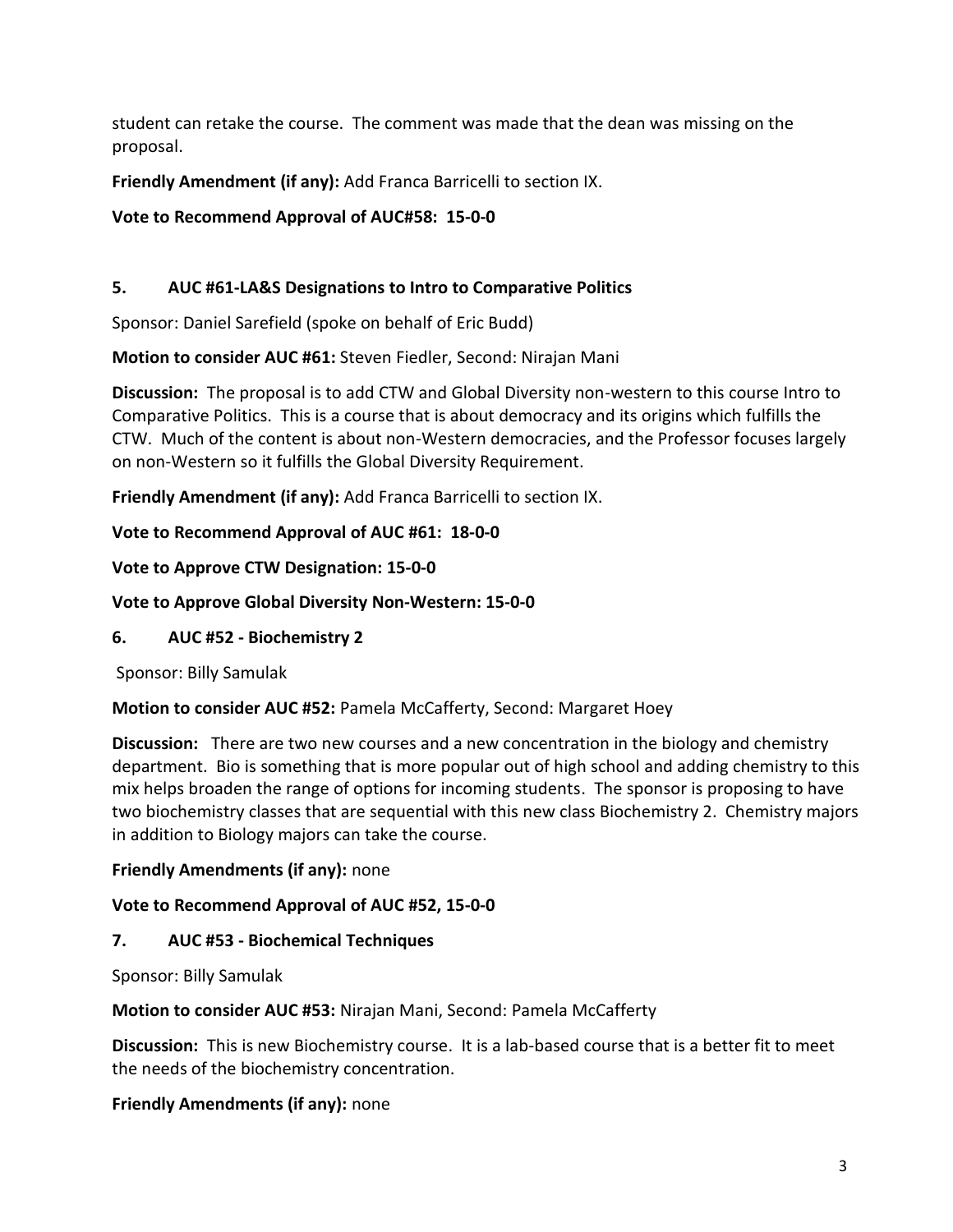## **Vote to Recommend Approval of AUC #53, 15-0-**

### **8. AUC #54- Changes to BIOL/CHEM 3030**

Sponsor: Billy Samulak

**Motion to consider AUC #54** Pamela McCafferty, Second: Steven Fielder

**Discussion:** This proposal makes changes to the course catalog in the existing courses.

**Friendly Amendments (if any):** none

**Vote to Recommend Approval of AUC #54: 15-0-0**

#### **9. AUC #55- Removes BIOL 3450 from the catalog**

Sponsor: Billy Samulak

**Motion to consider AUC #55:** Daniel Sarefield, Second: Steven Fielder

**Discussion:** Remove Foundations of Biochemistry course from the books.

**Friendly Amendments (if any):** none

**Vote to Recommend Approval of AUC#55: 15-0-0**

#### **10. AUC #56- New Concentration in BioChem**

Sponsor: Billy Samulak

**Motion to consider AUC #56** Margaret Hoey, Second: Cheryl Goldman

**Discussion:** The new concentration is aligned with our sister institutions. We will start offering it in the fall of 2019.

#### **Friendly Amendments (if any):** none

**Vote to Recommend Approval of AUC #56: 15-0-0**

#### **11. AUC #21-New Course Heavy/Highway Construction Systems**

Sponsor: Nirajan Mani

**Motion to consider AUC #21:** Cheryl Goldman, Second: Steven Fielder

**Discussion:** There was a question about lecture/lab portion about the course and how this fits into faculty contract and responsibilities. Laboratory hours should be listed. The sponsor indicated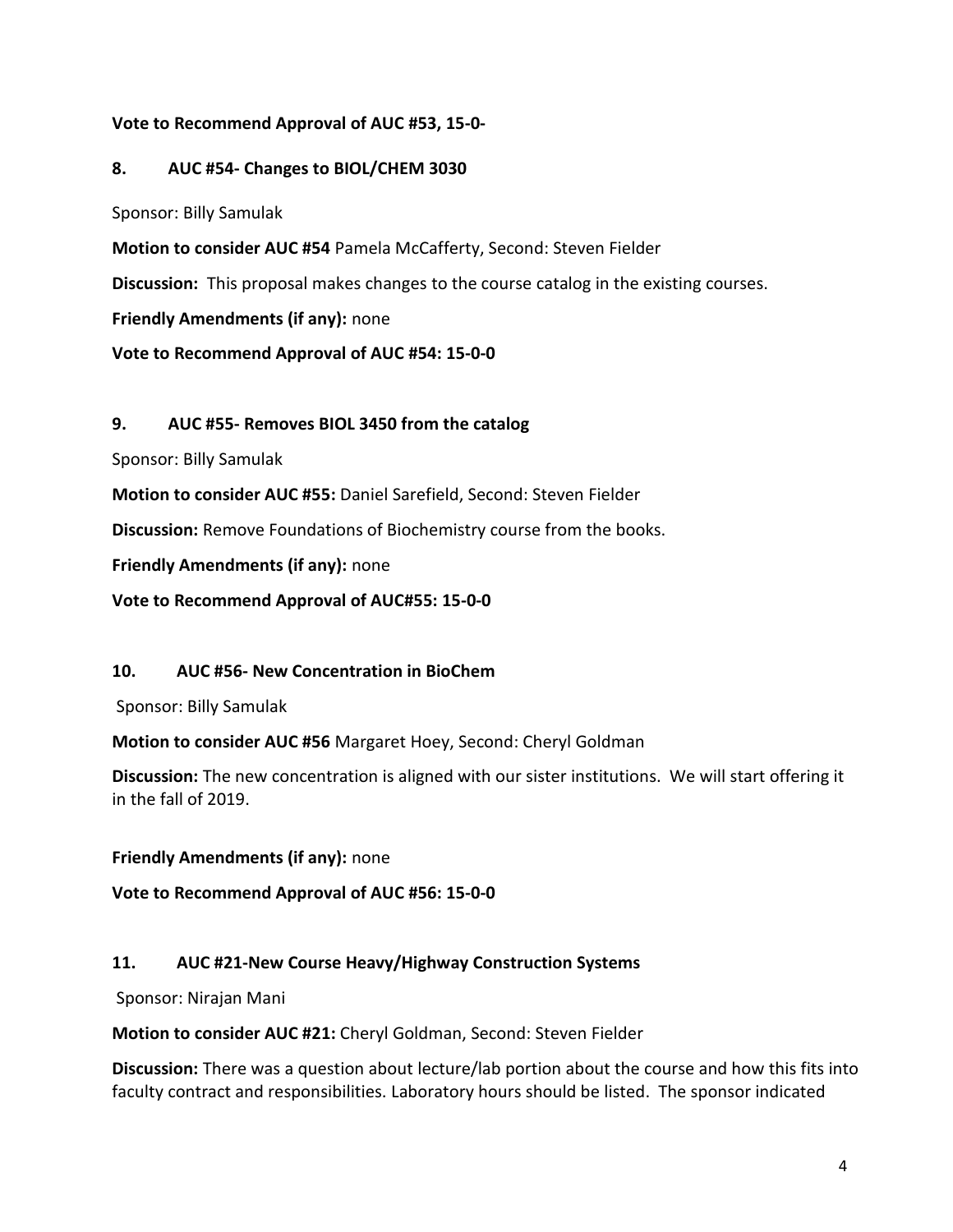that this is a lecture-based course with some demonstration to compliment the lecture portion. This is the pedagogical style in technology. Other committee members pointed out that in Communications Media and Math often hold a class in a laboratory and have students completing exploratory assignments, but that is not the same as a laboratory course. The question was put forward whether this would put a precedent to broaden the definition of "lecture" in future course proposals and the Sciences could just have a lecture course. A friendly amendment to change the language was made. In addition, clarifications were made by the sponsor and the committee, see friendly amendments.

# **Friendly amendments (if any):**

**9: (from sponsor)** In required for majors, change Applied Science and Technology to Applied Science and Technology/Engineering.

**14:** Add "and Junior status" to prerequisites.

**16b:** Change Fall 2019 to Spring 2020. (this is only updated in some versions)

**16d:** Change language from "Due to laboratory application and computers" to "Due to classroom demonstration and computers".

**17: (from sponsor)** Change Applied Science and Technology to Applied Science and Technology/Engineering.

# **Vote to Recommend Approval of AUC #21: 15-0-0**

## **12. AUC #22 – New Course Construction Law**

Sponsor: Wayne Whitfield

**Motion to consider AUC #22** Keith Williamson, Second: Pamela McCafferty

**Discussion:** The course is going to be addressing how the legal system impacts the construction industry and introduces students to laws and policies and how they affect. Construction management with be the concentration.

## **Friendly Amendments (if any):**

**9: (from sponsor)** Required for majors, change Applied Science and Technology to Applied Science and Technology/Engineering.

## **Vote to Recommend Approval of AUC #22 15-0-0**

## **13. AUC #24-New Course Seminar in Construction**

Sponsor: Nirajan Mani

**Motion to consider AUC #24** Keith Williamson, Second: Cheryl Goldman